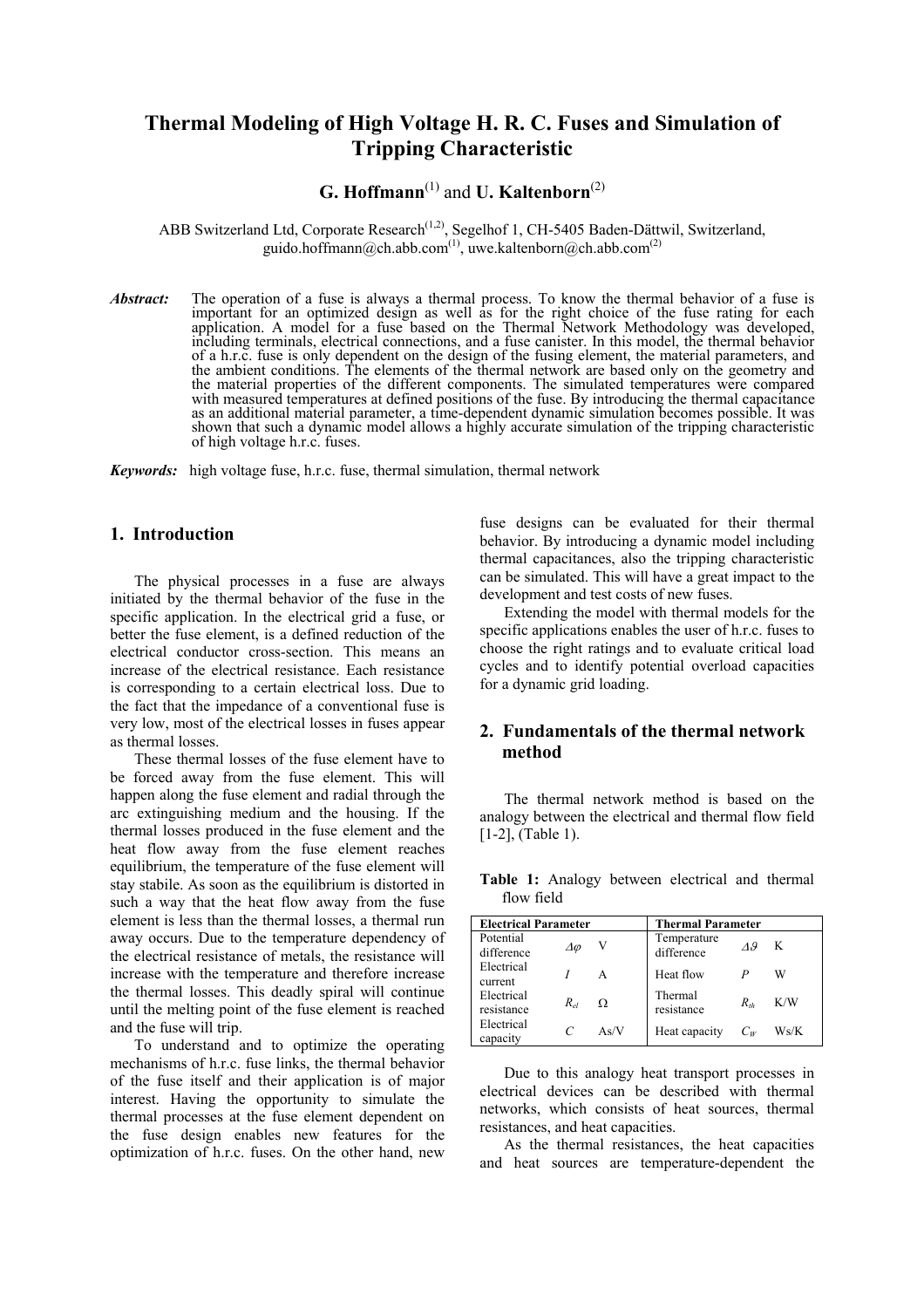resulting thermal network is nonlinear. The networks will iterative calculated by using the nodal point procedure known from electrical network calculations. That means thermal networks can be solved with common network analysis programs like PSpice or SIMplorer [2-3].

### **3. Structure of the thermal networks**

For every individually device like the h.r.c fuse itself, the fuse mounting, the fuse canister for ring main unit installations or the connecting cables, separate thermal networks were designed. These networks are comparable with modules, which can be easily connected together by defined nodes.

In thermal networks the heat sources like the fuse wires, the contacts, and the conducting parts of the fuse mounting will be simulated as electrical resistors, which are temperature- and currentdependent. The heat conduction in the fuse in radial direction to the surface of the ceramic tube or in axial direction to end caps as well as the convection to the ambient air and the radiation to ambient (free air) or to an opposite surface (canister) were modelled with corresponding thermal resistors in the network.

All necessary simulation parameters for the network elements (resistors for heat conduction, radiation and convection and heat capacity) result from the geometry and the different material properties of the fuse.

For the creation of the thermal networks the fuse as well as the fuse canister will be discredited into different parts, i.e. the fuse into end caps and several slices of the middle part (tube).

The modelling of the fuse with the thermal network method will be shown with simplified networks on following examples:

- Simulation of the fuse wire
- From the fuse wire to outer surface
- End caps and fuse terminal
- Canister

The thermal networks were created with the SCHEMATICS-GUI and solved with the PSpicesolver<sup>1</sup>. The elements for the thermal processes where used from a thermal library available from THET $A^2$ , and own extensions.

### **3.1. Simulation of the fuse wire**

The heat source in a fuse is the conducting fuse wire. In case of common medium voltage fuses this

 $\overline{a}$ 

fuse wire is made of silver. For different nominal current ratings you will find a different number and different dimensions of fuse wires wounded around a ceramic star-shaped stick in the fuse.

Normally a single fuse wire consists of a silver band with several constrictions for the arc extinction in case of short-circuit-currents. These constrictions can have different shapes, for the present model the constriction has semicircular punched areas on both sides.

Every flow of current through a silver wire will produce power losses:

$$
P = kI^2 R(\mathcal{G}) \tag{1}
$$

The power losses depends on the current displacement factor k, the squared current  $I^2$  and the electrical resistance R(9). This temperaturedependent resistance can be calculated by

$$
R(\mathcal{G}) = \frac{\rho_{20}l}{A} \left[ \begin{array}{l} I + \alpha_T (\mathcal{G} - 20^{\circ}C) + \beta_T (\mathcal{G} - 20^{\circ}C)^2 \\ + \gamma_T (\mathcal{G} - 20^{\circ}C)^3 + \delta_T (\mathcal{G} - 20^{\circ}C)^4 \end{array} \right] (2)
$$

with:

$$
\rho_{20} = 0.017961 \frac{\Omega m m^2}{m}
$$
  
\n
$$
\alpha_T = 9.623 \cdot 10^{-4} \frac{I}{K}; \quad \beta_T = 1.277 \cdot 10^{-5} \frac{I}{K^2}
$$
  
\n
$$
\gamma_T = -1.908 \cdot 10^{-8} \frac{I}{K^3}; \quad \delta_T = 1.013 \cdot 10^{-11} \frac{I}{K^4}
$$

where  $\rho_{20}$  is the resistivity of the silver wire at 20°C and  $\alpha_{\text{t}}$ ,  $\beta_{\text{t}}$ ,  $\gamma_{\text{t}}$ , and  $\delta_{\text{t}}$  are the thermal coefficients describing the temperature dependency.

Normally only  $\alpha_T$  will be used for a linear increase of the resistivity with the temperature. Because the heat source element in the thermal library is programmed to use the four coefficients the resistivity curve was fitted in this way.

This also increases the simulation accuracy in the range of higher temperatures where the resistivity doesn't follow the linear increase of only one coefficient. The high temperature range is especially important for simulation of the pre-arcing time because there the accuracy up to the melting point of the silver wire is needed.

To simulate the heat source, i.e. for the dimensioning of the melting wire, it is necessary to consider the geometry of the fuse wire, especially the constrictions of the fuse wires, which has to be implemented into the calculations.

There are different possibilities like FEM simulations to calculate the electrical resistance of the constriction, but [4] describes an easy to use empirical method for the calculation of the

<sup>1</sup> OrCAD PSpice and Schematics Version 9

<sup>2</sup> Ingenieurbüro Theta (Dresden/Germany)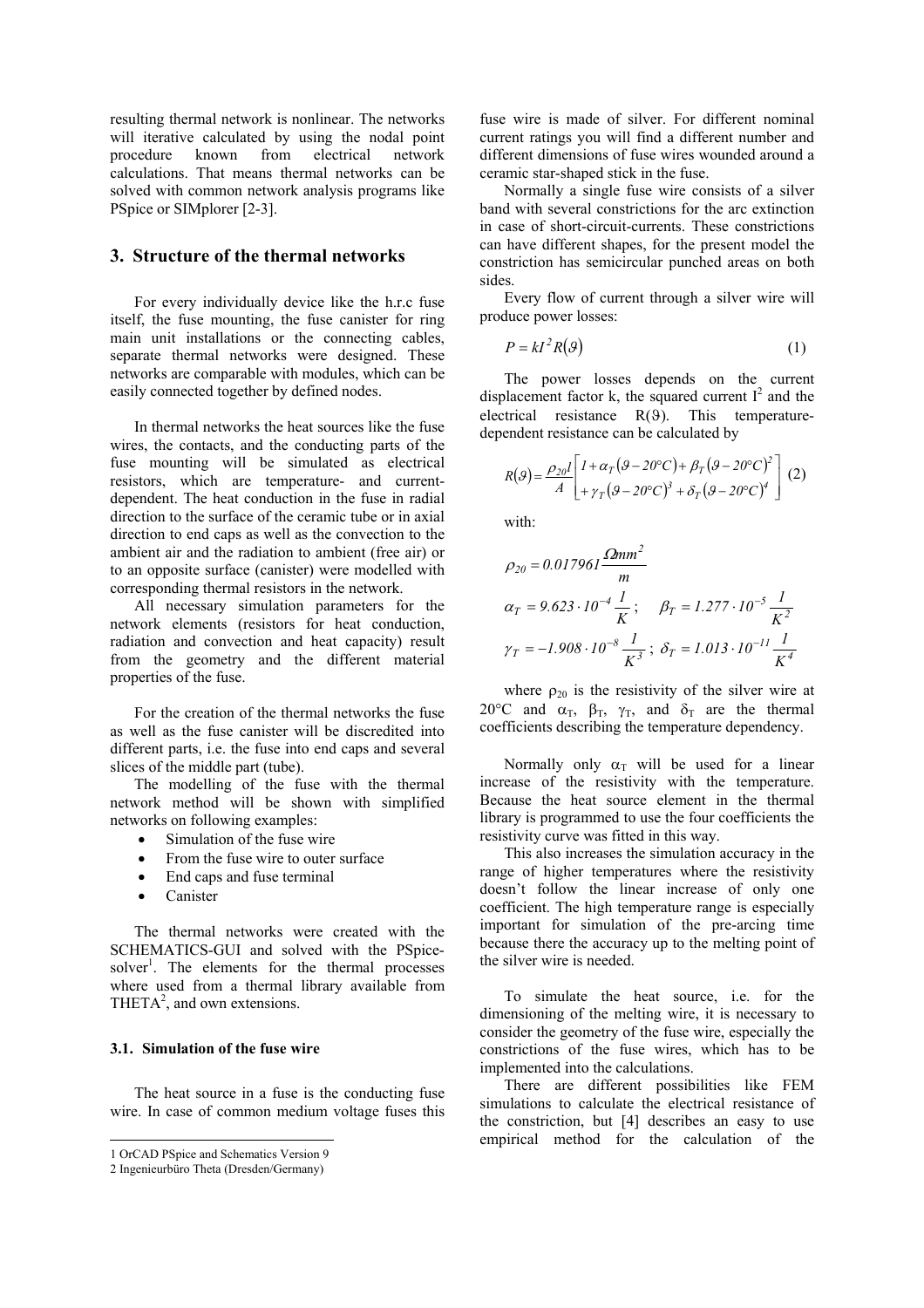resistance-change of a fuse wire with one or more constrictions.

The parameter of the constriction coefficient E will be introduced, which is independent from dimension and the material of the fuse wire. The constriction coefficient could be applied to all sections of wires with a particular geometric base. It is a function of the base figure.

Wire sections with a number of constrictions for the limitation of high current arcs and with a shape of circles (Fig. 1) can be calculated with [4]:

$$
E = \frac{\pi}{2} \left( \sqrt{\frac{r}{e}} \cdot \arctan \sqrt{\frac{r}{e}} - \frac{r}{b} \right)
$$
 (3)

where r is the radius of the semi-circular holes in the fuse wire, e is half of the constriction width, and b is half of the fuse wire width.



**Fig. 1:** Section of a fuse band with a constriction

Now the resistance of melting wire with changed cross section can be calculated as follows:

Melting band with one constriction

$$
R_I = \left(I + E\frac{b}{l}\right)R_0\tag{4}
$$

Melting band with n constrictions:

$$
R_{I} = \left[ I + (E_{I} + E_{2} + ... + E_{n}) \frac{b}{l} \right] R_{0}
$$
 (5)

 $R_1$  is the resistance of a wire section with one or more constrictions and  $R_0$  is the resistance of a wire section without constrictions. Both wire sections have the same length.

The relation  $R_1/R_0$  is a factor for the increase of the resistance by the constrictions.

For the simulation of the heat source, the fuse wire was disassembled into 2 parts.

- a homogeneous part (plane wire without constrictions) of the fuse wire with a constant cross section.
- a second part of the fuse wire with all constrictions

From the relation of the lengths of these two different parts of the fuse wire the same relation of the electrical resistances can be calculated.

With these both resistances two heat sources can be created. Because there is the possibility to add a current displacement factor in the heat source element this is an easy way to regulate the influence of the constrictions. For the homogeneous part of the melting wire the current displacement factor is 1. For the part of the fuse wire with constrictions it will be larger than 1 depending on the geometry and can be calculated with the above equations (4), (Fig. 2).



**Fig. 2:** Simulation of the melting wire with two different heat sources

It is of course also possible to use only one heat source for the fuse wire instead of two. This one heat source will generate the same amount of energy and will lead to the same simulation results.

#### **3.2. From the fuse wire to outer surface**

For the simulation the fuse will be cut into several slices of the same thickness. Fig. 3 shows for one slice the radial heat transfer with the radial heat conduction in the fuse sand, the radial heat conduction in the ceramic tube, and the heat radiation and convection at the surface of the fuse. The slices will connect axial with thermal conduction resistors. The connection point is situated in the middle of a coaxial section for the fuse sand and the ceramic tube. There is also the connection point for the heat capacity.

The parameters of the elements (heat capacity, plane/coaxial heat conduction resistor, heat radiation/convection resistor) result only from the geometry and the material properties of the fuse.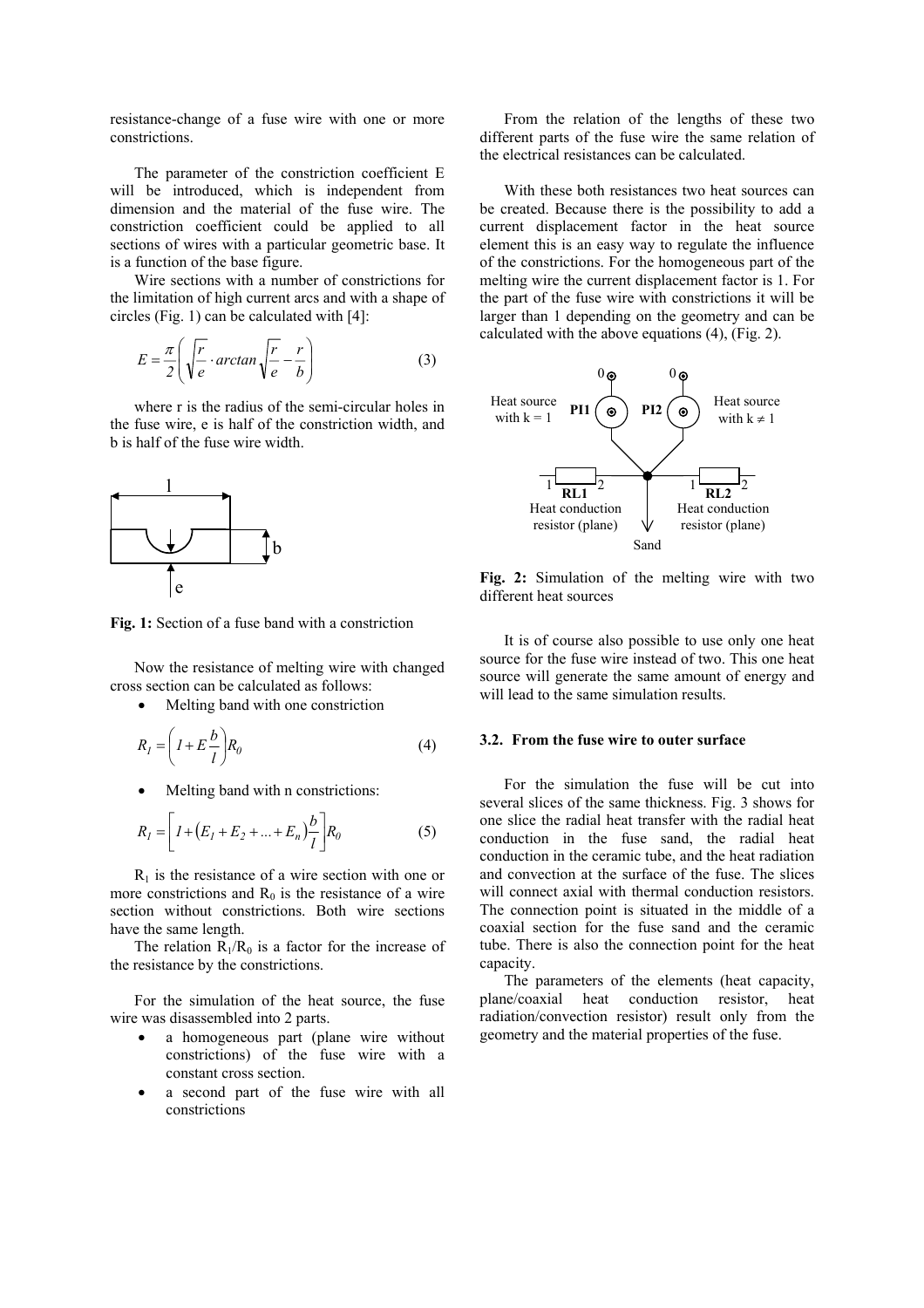

**Fig. 3:** Heat transfer from the heat source (fuse wire) to the surface of the fuse

This sub-network was reused, because the material properties for the calculation of the heat capacities and the geometric dimensions of the heat conduction resistors of the fuse sand and the winding stick are the same in every slice of the fuse.

Only the thermal conductivity of the fuse sand must be defined for the sub-network because it is not constant. The thermal conductivity of the fuse sand is dependent on the temperature, so it will be vary from the melting wire to the inner side of the ceramic tube as well as from the middle of the fuse to the end caps.

### **3.3. End caps and fuse terminal**



**Fig. 4:** Schematic thermal network of the fuse end cap with a heat source (wire-cap contact)

Fig. 4 shows only a rough schematic circuit of the fuse caps. The real structure of the thermal network in the simulation is considerably more detailed. The axial heat conduction of the fuse sand, the winding stick and the ceramic tube consists of several thermal elements. For each part there are two plane heat conduction resistors, two coaxial heat conduction resistors and a heat capacity. The copperplate has two heat conduction resistors and a heat capacity; the contact to the heat source has also two heat conduction resistors.

The silver-plated copper cap was cut into four sections. All sections are connected together with heat conduction resistors and have their own heat convection and heat radiation resistors according to the surfaces. One of these sections contains the connection to the terminal. Of course the contact surface of this connection is not an operative surface for heat transfer by convection or radiation.

Also this part was created as a reusable subnetwork. Only one parameter, the thermal conductivity of the fuse sand, can differ between both sides and will be defined externally.



**Fig. 5:** Schematic thermal network of the terminal

Fig. 5 shows a simplified schematic thermal network of the terminal. The metal parts (nickelplated copper) of the terminal have a lot of different surfaces, e.g. vertical and horizontal surfaces for heat release upward and downward. Therefore it was necessary to cut the metal parts of the terminal into sections with different kinds of surfaces.

The emission coefficients of the different surfaces (silver-plated copper, nickel-plated copper, cadmium-plated steel and epoxy resin) as well as the thermal conductivity and the specific heat capacity were measured or taken from literature [1-5-6-7]. The emission coefficients of the cadmium-plated screw and the silver-plated copper were measured with an infrared camera. Therefore samples of both plated materials were heated and the temperature was measured with a thermocouple as reference and the infrared camera system. The emissivity in the camera was adjusted up the point where the reference temperature was reached.

The temperature of the base plate at the bottom of the insulator was assumed to be the same as the ambient temperature.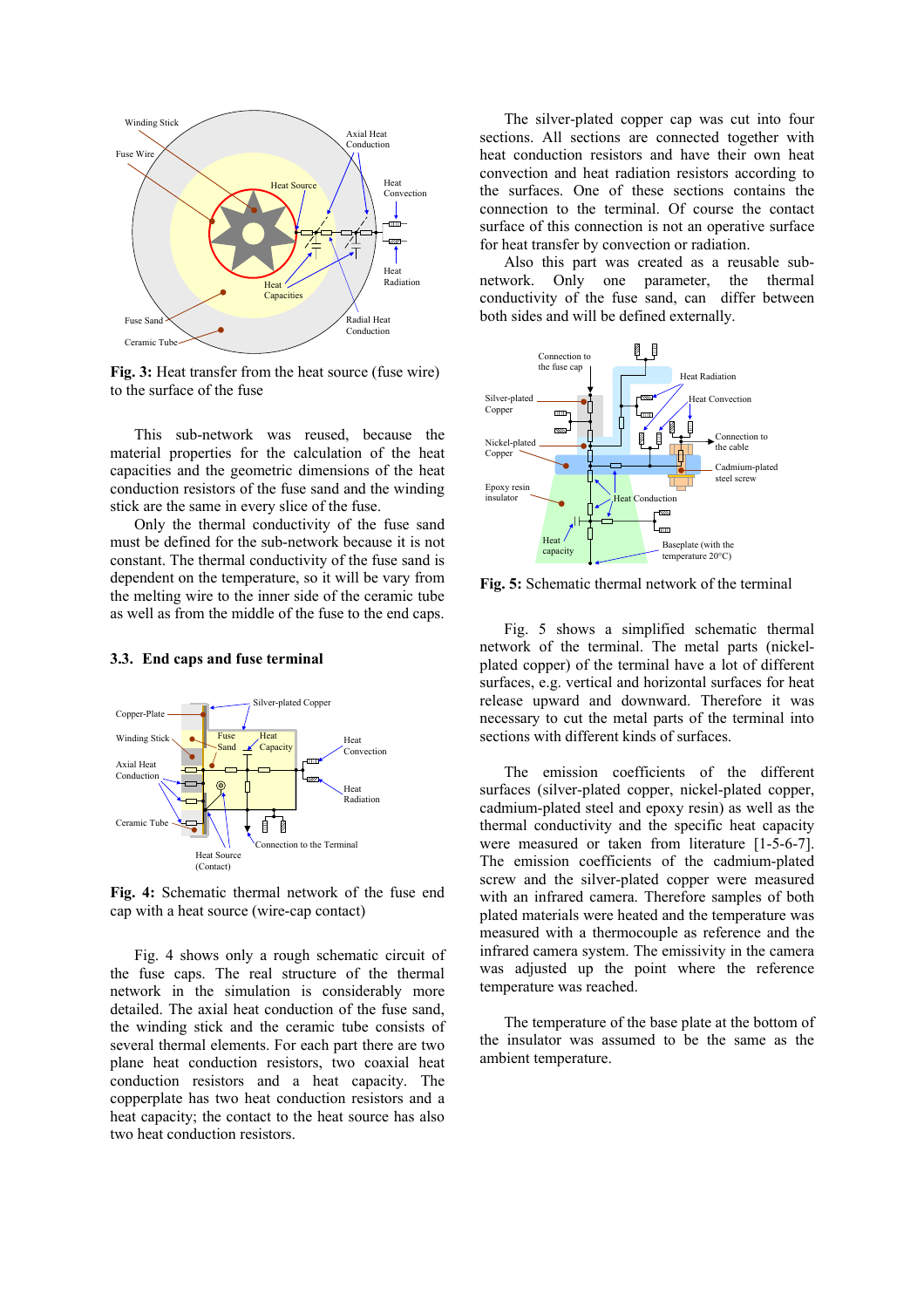#### **3.4. Fuse Canister**

The previously developed thermal network model of the fuse was extended by a separate model of the fuse canister It can be easily applied to other rated fuses or be implemented in larger models like a complete switch-gear (Fig. 6).



**Fig. 6:** Fuse in canister (schematic)

The canister was split into 6 main sections based on the geometry (Fig. 7). Each of the 6 main sections is separated into a number of sub-sections, which were connected to the model of the fuse.



**Fig. 7:** Schematic of different canister parts in the thermal network

The heat transfer between the fuse and the canister and the radiation and convection outside the canister was taken into account.

For comparison with the measurements it was assumed in the simulation that the canister is placed in free air and not in a switchgear.

## **4. Results of the simulation**

The values of the measured temperatures are averages of three experimental runs with selfassembled fuses and two experimental runs with a serial fuse. The self-assembled fuses were prepared with thermocouples on the wire, the winding stick, the inner ceramic tube, the contacts, and the surface of the fuse. The fuse from the serial production was prepared with thermocouples on the surface of the fuse, the terminal, and the connections to the cables. For comparison all measured values were normalized with the ambient temperature to 20°C.

#### **4.1. Static simulation results at steady state**

According to IEC 60282-1, the steady state of the temperature values is defined as the point where the temperature rise is less than 1 K during one hour. All temperature-rise tests ran over five hours and fulfilled the criterion for steady state.

For the free air steady state comparison all measurements and simulation results are related to the nominal current of the fuse (normal operating conditions). For the comparison of the simulated and measured temperatures of the fuse in the canister the de-rated current was used.



**Fig. 8:** Steady state axial temperature distribution of the fuse with terminals (free air)

The simulated temperatures match very well with the measured values (Fig. 8). Smaller deviations can be seen for the terminals. Here the networks for the cable and the terminal networks are not so detailed discretized compared to the fuse, due to the fact that the main interest was on a good model with high accuracy of the fuse.



**Fig. 9:** Radial temperature distribution at the middle of the fuse

Especially at the middle section of the fuse, where the hottest region is located, a very good consistency of the measured and simulated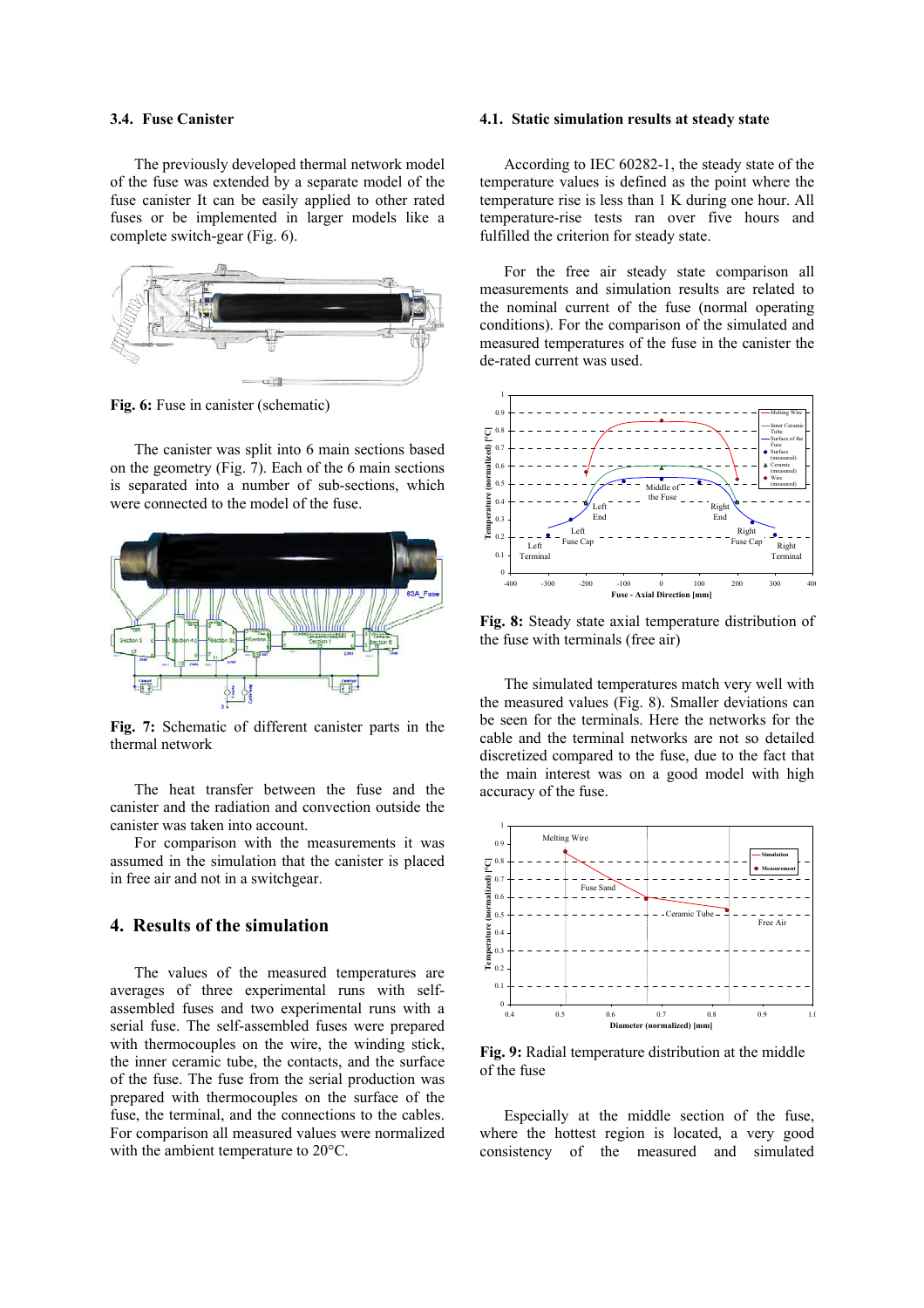temperatures (Fig. 9) was reached. This high accuracy is necessary to gain acceptable results for the dynamic simulation of the pre-arcing time.

The same simulations up to the steady state point were made for the fuse mounted in a fuse canister. The corresponding de-rated current was used; like the current in switchgears for transformer protection (Fig. 10).



**Fig. 10:** Steady state axial temperature distribution of the fuse in the canister

The static simulations of the fuse in the canister showed also a very good accordance between simulated and measured data, especially again in the middle of the fuse/canister (Fig. 11).



**Fig. 11:** Steady state radial temperature distribution at the middle of the fuse

This model of a fuse-canister combination can be further used as a separate part for the simulation of complete switchgears.

#### **4.2. Dynamic simulation results**

By adding heat capacity elements, which are only dependent on the volume, the density and the specific heat capacity of the material, to the existing static models the thermal networks become dynamic and can be simulated time dependent.

This feature opens a lot of different opportunities of simulations shown in the next examples.

The heating up of the fuse at nominal conditions can be simulated (Fig. 12). Influences on the steadystate-temperature and -time like material or fuse wire changes; changes on the contacts etc. can be easily estimated.



**Fig. 12:** Dynamic behaviour at the middle of the fuse (free air)

Another option is the simulation of the prearcing-time of the fuse; the time up to the melting temperature of the silver fuse wire (Fig. 13).

The current can be an over-current with a typical hot spot region in the middle of the fuse as well as a short circuit current with adiabatic heat up of all constrictions.



**Fig. 13:** Dynamic behaviour – pre-arcing time

Especially for higher over-currents and shortcircuit currents a very good consistency with data sheet values was reached.

The M-effect, provoked by a low melting metal or alloy on the silver fuse wire, which starts a diffusion process at low over-currents and leads to a thermal runaway and tripping of the fuse, was not taken into account in this simulation. That means that the I-t-characteristic in this region of lower overcurrents will not be exact simulated.